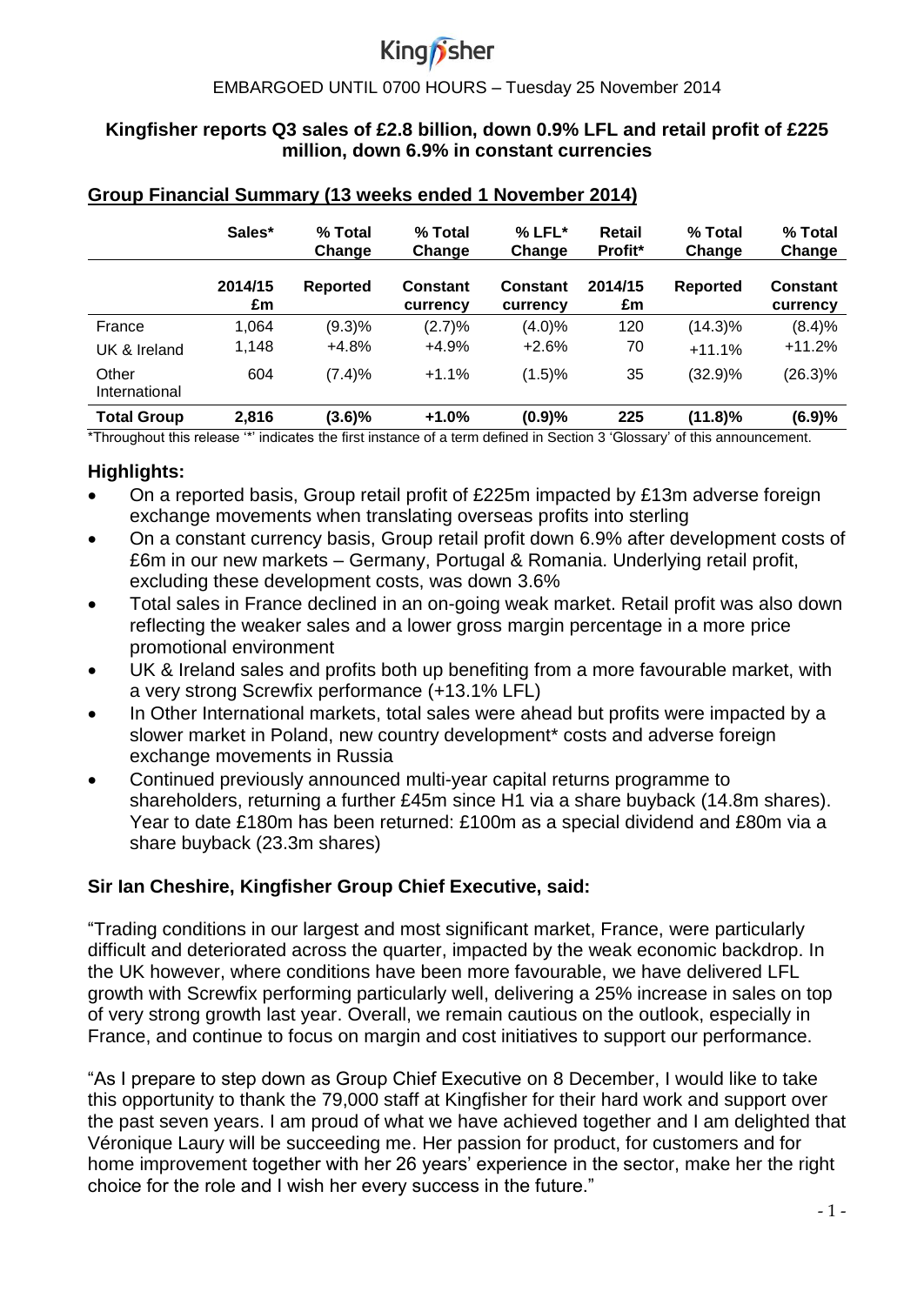

# **Véronique Laury, Kingfisher Group Chief Executive designate, said:**

"I am delighted to be succeeding Sir Ian. He leaves a strong, and more sustainable business with a clear sense of purpose. I believe Kingfisher has an important role to play in improving people's lives by helping them to improve their homes. With more than 26 years in home improvement, and 11 years at Kingfisher, I know our employees and our businesses well and I understand the reality of our customers' lives. I look forward to putting my experience to work to build on Sir Ian's legacy with passion, energy and pace.

"I am also very pleased to have announced Marc Ténart as my successor as Chief Executive of Castorama France. Marc has been in the Group for 14 years, holding senior roles at Castorama France and previously Chief Executive of our Brico Dépôt business in Spain, so I am confident he will do a great job."

### **ENQUIRIES**

| Sarah Levy, Director of Investor Relations | +44 (0) 20 7644 1032 |
|--------------------------------------------|----------------------|
| Nigel Cope, Head of Media Relations        | +44 (0) 20 7644 1030 |
| Matt Duffy, Investor Relations Manager     | +44 (0) 20 7644 1082 |
| <b>Brunswick</b>                           | +44 (0) 20 7404 5959 |

Further copies of this announcement can be downloaded from [www.kingfisher.com](http://www.kingfisher.com/) or viewed on the Kingfisher IR iPad App available for free at the Apple App store. We can also be followed on twitter @kingfisherplc with the Q3 results tag #KGFQ3. Kingfisher American Depository Receipts are traded in the US on the OTCQX platform:(OTCQX: KGFHY) <http://www.otcmarkets.com/stock/KGFHY/quote>

### **COMPANY PROFILE**

**Kingfisher plc** is Europe's leading home improvement retail group and the third largest in the world, with 1,176 stores in 11 countries in Europe and Asia. Its main retail brands are B&Q, Castorama, Brico Dépôt and Screwfix. Kingfisher also operates the Koçtaş brand, a 50% joint venture in Turkey with the Koç Group.

#### **FINANCIAL POSITION**

No material events or transactions impacting the Group's financial position have taken place since the previously announced unaudited balance sheet as at 2 August 2014.

Our next announcement will be the preliminary results for the year ended 31 January 2015, on 31 March 2015.

The remainder of this announcement is broken down into three main sections:

- 1. Trading review by major geography
- 2. Summary Q3 2014/15 data by geography
- 3. Glossary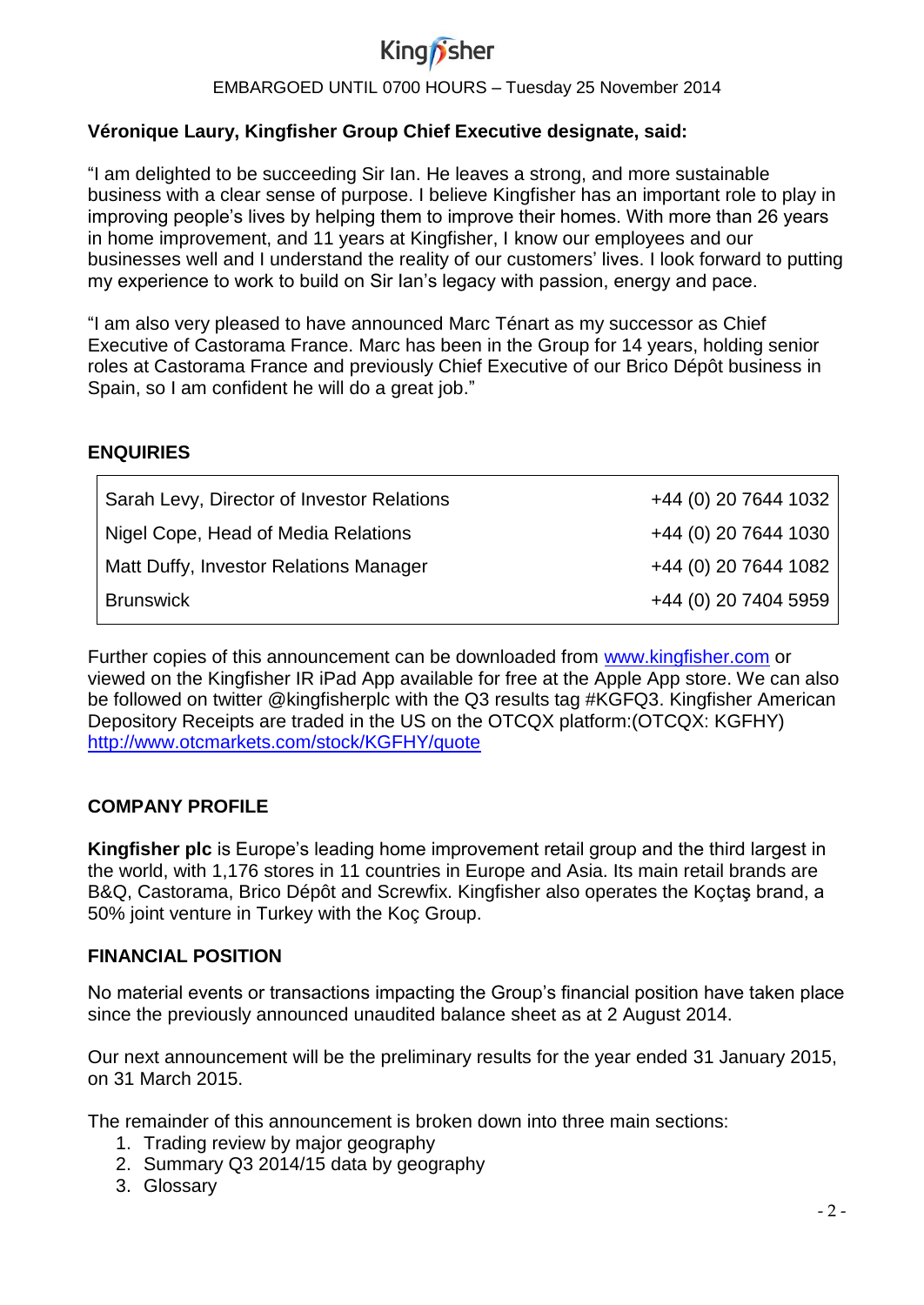# **Q3 TRADING REVIEW BY MAJOR GEOGRAPHY**

#### **FRANCE\***

| <b>Sales £m</b>         | 2014/15 | 2013/14 | % Reported<br>Change | % Constant<br><b>Currency</b><br>Change | % LFL<br><b>Change</b> |
|-------------------------|---------|---------|----------------------|-----------------------------------------|------------------------|
| France                  | 1,064   | 1,173   | (9.3)%               | (2.7)%                                  | $(4.0)\%$              |
| <b>Retail profit £m</b> | 2014/15 | 2013/14 | % Reported<br>Change | % Constant<br><b>Currency</b><br>Change |                        |
| France                  | 120     | 140     | (14.3)%              | (8.4)%                                  |                        |

*All trading commentary below is in constant currencies*

#### **Kingfisher France**

Kingfisher France total sales declined by 2.7% (-4.0% LFL) to £1,064 million in an on-going soft market impacted by weak consumer confidence, higher taxes and a declining housing and construction market.

Across the two businesses, one net new store was opened and one was revamped, adding around 1% new space during Q3.

Gross margins were down 50 basis points, with on-going self-help initiatives offset by higher price promotional activity. Despite continued focus on cost control including lower levels of variable pay, retail profit declined by 8.4% to £120 million.

**Castorama** total sales declined by 4.2% (-3.4% LFL) to £585 million. According to Banque de France data\*, sales from the home improvement market were down around 3% in the quarter.

Sales of seasonal products were broadly flat. Sales of indoor and building products were down around 4%, in part impacted by weaker sales of heating ranges (down 20% and contributing around a third of the total LFL decline) due to mild weather.

**Brico Dépôt**, which more specifically targets trade professionals and heavy DIYers, was impacted by the on-going slow house building market\* with new housing starts down around 5%. Total sales declined by 0.9% (-4.6% LFL) to £479 million.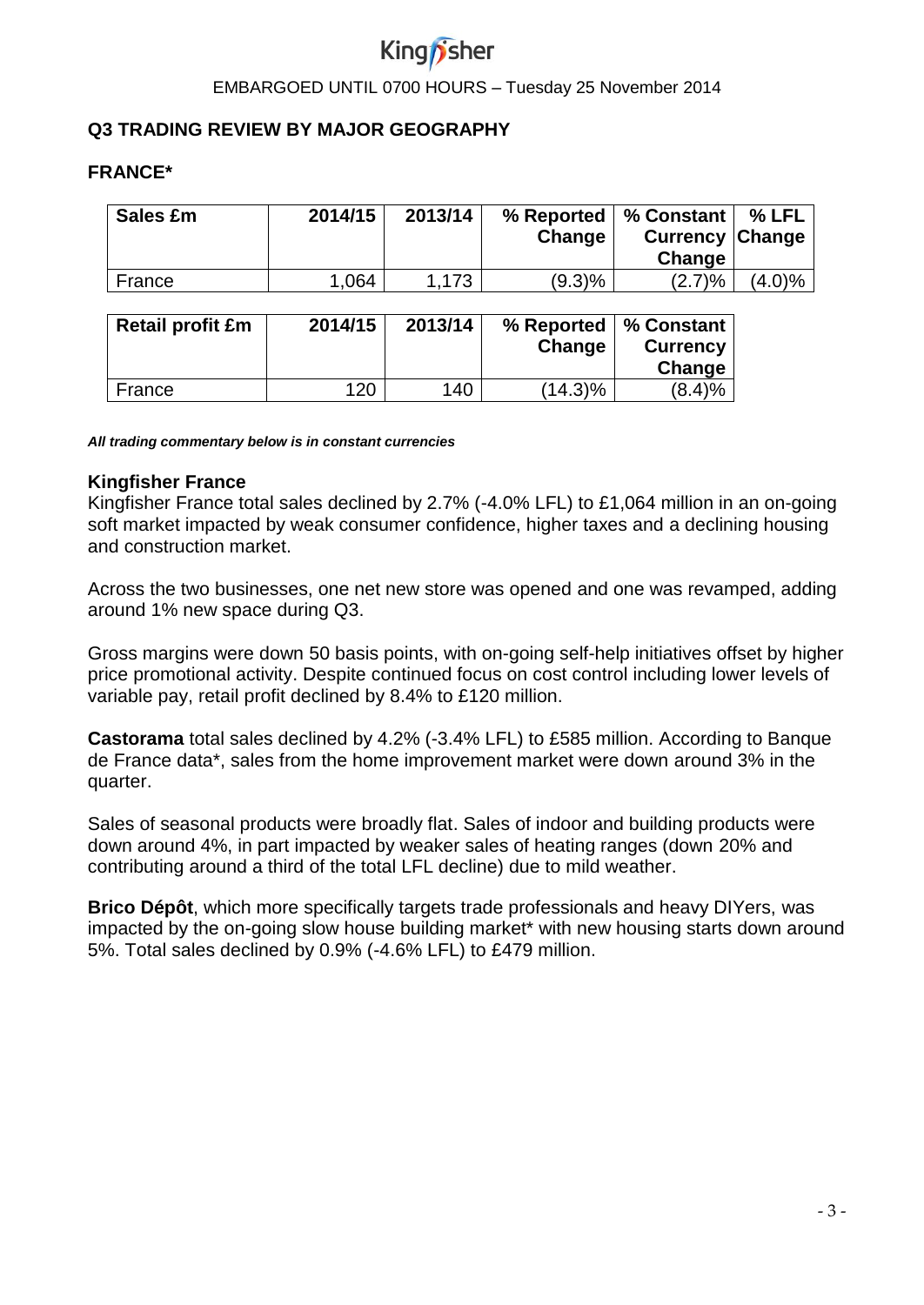

#### **UK & IRELAND\***

| Sales £m         | 2014/15 | 2013/14 | % Reported<br>Change | % Constant<br><b>Currency</b><br>Change | % LFL<br>Change |
|------------------|---------|---------|----------------------|-----------------------------------------|-----------------|
| UK & Ireland     | 1,148   | 1,095   | $+4.8%$              | $+4.9%$                                 | $+2.6%$         |
| Retail profit £m | 2014/15 | 2013/14 | % Reported<br>Change | % Constant<br><b>Currency</b><br>Change |                 |
| UK & Ireland     | 70      | 63      | $+11.1%$             | $+11.2%$                                |                 |

*All trading commentary below is in constant currencies*

### **Kingfisher UK & Ireland**

Total sales were up 4.9% (+2.6% LFL) to £1,148 million reflecting a stronger UK economy and more buoyant housing construction.

Retail profits were up 11.2% to £70 million. Gross margins were up 10 basis points reflecting on-going self-help initiatives offset by some B&Q clearance activity as part of the 'Offer' work stream of the B&Q transformation plan. Tight cost control continued despite higher levels of variable pay.

**B&Q UK & Ireland's** total sales were up 0.9% (+0.5% LFL) to £922 million. On a volume basis (being quantity of products sold), sales were up 7.2% driven by price investment in 'core essential' DIY products and clearance activity in the quarter.

Sales of outdoor seasonal and building products were up around 3%. Sales of indoor products, excluding showroom (kitchens, bathrooms and bedrooms) were up around 1%. Sales of showroom products were down around 4% reflecting the decision to reduce promotional activity and offer customers 'every day great value'.

**Screwfix** grew total sales by 25.2% (+13.1% LFL) to £226 million benefiting from a strong promotional programme, new ranges, the continued roll out of new outlets and the successful take up of the mobile 'Click, Pay & Collect' offer. Twelve net new outlets were opened during Q3, taking the total to 371.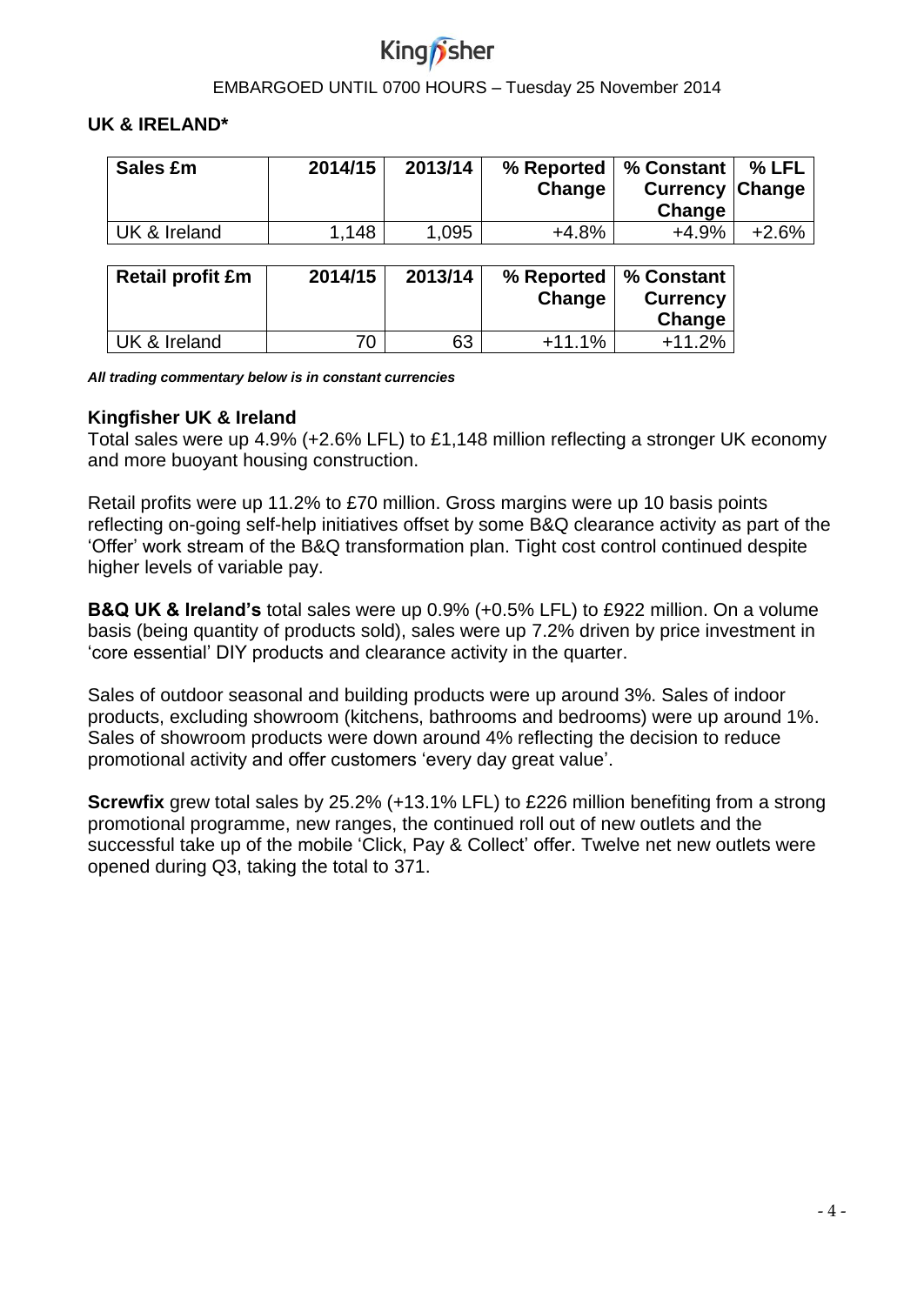

### **OTHER INTERNATIONAL\***

| Sales £m                         | 2014/15 | 2013/14 | % Reported<br>Change | % Constant<br><b>Currency</b><br>Change | $%$ LFL<br>Change |
|----------------------------------|---------|---------|----------------------|-----------------------------------------|-------------------|
| <b>Other International</b>       | 604     | 653     | (7.4)%               | $+1.1%$                                 | $(1.5) \%$        |
| <b>Retail profit £m</b>          | 2014/15 | 2013/14 | % Reported<br>Change | % Constant<br><b>Currency</b><br>Change |                   |
| Other International<br>existing) | 41      | 51      | $(18.2)\%$           | $(10.1)\%$                              |                   |
| New country<br>development       | (6)     |         | n/a                  | n/a                                     |                   |
| Total                            | 35      | 52      | $(32.9)\%$           | $(26.3)\%$                              |                   |

*All trading commentary below is in constant currencies*

**Other International** total sales grew by 1.1% (-1.5% LFL) to £604 million reflecting slower markets in Poland, Spain and China offset by LFL growth in Russia. Retail profit decreased by 26.3% to £35 million driven by lower profits in Poland and Russia and new country development costs.

During Q3, six net new stores were opened including one in Portugal, one in Turkey and four Screwfix outlets in Germany.

Sales in **Poland** were down 1.1% (-1.1% LFL) to £283 million reflecting a slower market. Gross margins were down 30 basis points reflecting self-help initiatives helping to offset more promotional activity and strong comparatives (up 110 basis points in Q3 last year). Retail profit declined by 5.6% to £37 million reflecting the weaker sales and lower gross margins, offset by tight cost control.

In **Russia** sales were up 13.9% (+9.6% LFL) to £119 million benefiting from a strong market. Retail profit was £5 million (2013/14: £9 million reported retail profit) largely reflecting adverse foreign currency exchange movements. In **Turkey**, Kingfisher's 50% JV, Koçtaş, grew sales by 17.1% (+8.2% LFL) to £90 million benefiting from new store openings, improvements in customer offer and more promotional activity. Retail profit contribution was up 17.2% to £4 million. In **Spain**, sales grew by 11.7% (-7.3% LFL) to £75 million reflecting new store openings offset by a difficult environment. Retail loss was £1 million (2013/14: breakeven result).

Sales in **China** declined by 10.6% (-10.6% LFL) to £97 million impacted by a slowing Chinese property market\* which was down around 12%. Retail loss was £4 million (2013/14: £4 million reported retail loss).

### **New country development activity**

**Romania** contributed sales of £26 million. The retail loss of £3 million includes costs relating to the previously announced accelerated conversion of stores to the Brico Dépôt format. Costs relating to newly entered countries, **Germany** with Screwfix and **Portugal** with Brico Dépôt, amounted to £3 million.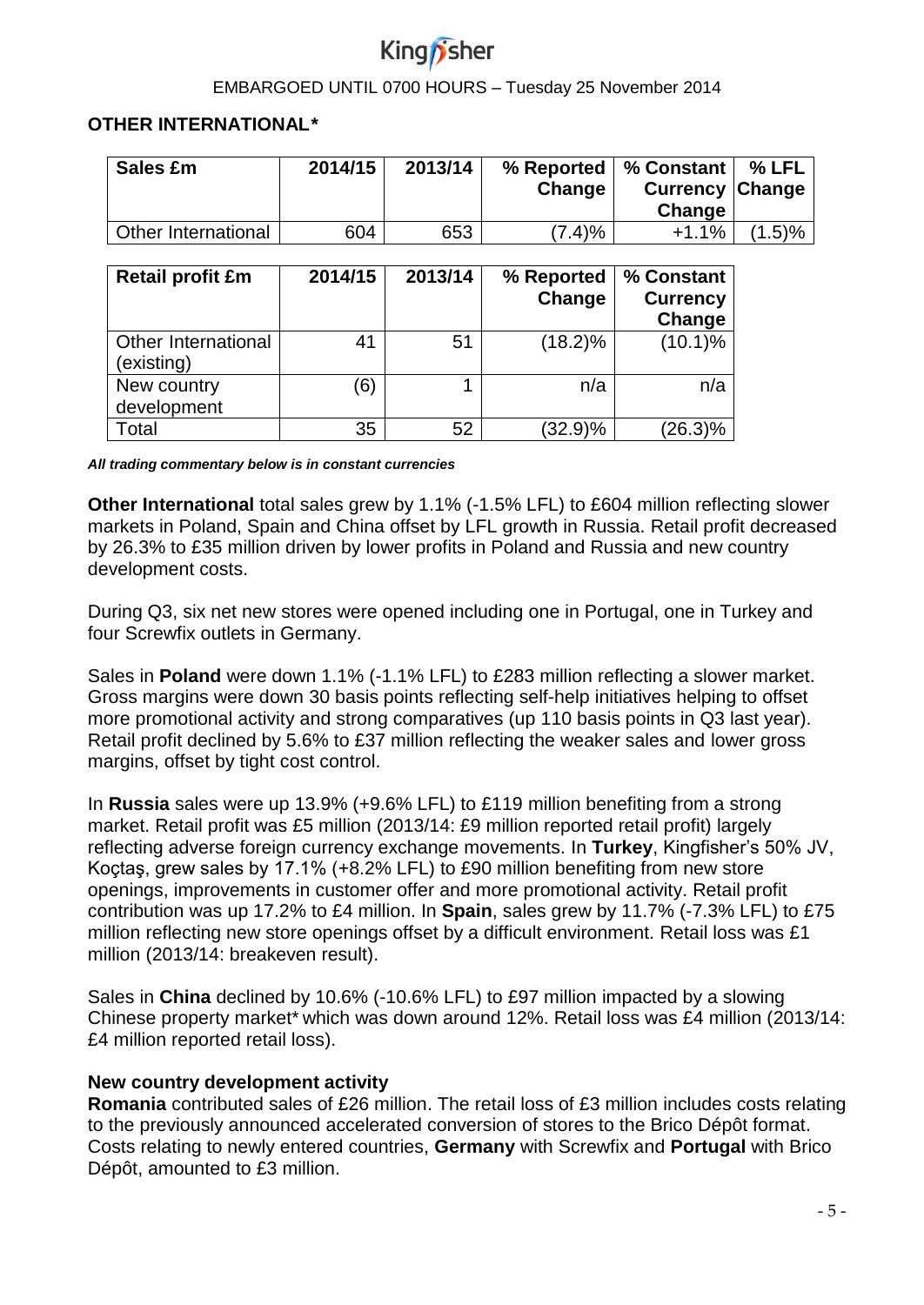

# **Section 2: SUMMARY Q3 2014/15 DATA BY GEOGRAPHY**

| As at 1 November 2014           | <b>Store</b><br>numbers | <b>Selling</b><br>space | <b>Employees</b><br>(FTE) |
|---------------------------------|-------------------------|-------------------------|---------------------------|
|                                 |                         | (000s m <sup>2</sup> )  |                           |
| Castorama                       | 103                     | 1,119                   | 12,112                    |
| <b>Brico Dépôt</b>              | 113                     | 634                     | 6,858                     |
| <b>France</b>                   | 216                     | 1,753                   | 18,970                    |
| <b>B&amp;Q UK &amp; Ireland</b> | 360                     | 2,570                   | 20,194                    |
| Screwfix                        | 371                     | 24                      | 4,914                     |
| <b>UK &amp; Ireland</b>         | 731                     | 2,594                   | 25,108                    |
| Poland                          | 72                      | 529                     | 10,209                    |
| China                           | 39                      | 318                     | 3,676                     |
| Portugal                        | $\overline{2}$          | 11                      | 134                       |
| Romania                         | 15                      | 156                     | 1,167                     |
| Russia                          | 20                      | 185                     | 2,689                     |
| Spain                           | 28                      | 168                     | 1,454                     |
| Germany                         | 4                       |                         | 82                        |
| Turkey JV                       | 49                      | 232                     | 3,654                     |
| <b>Other International</b>      | 229                     | 1,600                   | 23,065                    |
| <b>Total Group</b>              | 1,176                   | 5,947                   | 67,143                    |

| Q3 2014/15                      | <b>Sales</b>  | % Total<br>Change | % Total<br>Change           | % LFL<br>Change             |
|---------------------------------|---------------|-------------------|-----------------------------|-----------------------------|
|                                 | £m<br>2014/15 | <b>Reported</b>   | <b>Constant</b><br>currency | <b>Constant</b><br>currency |
| Castorama                       | 585           | (10.7)%           | (4.2)%                      | (3.4)%                      |
| <b>Brico Dépôt</b>              | 479           | (7.6)%            | (0.9)%                      | (4.6)%                      |
| <b>France</b>                   | 1,064         | $(9.3)\%$         | (2.7)%                      | $(4.0)\%$                   |
| <b>B&amp;Q UK &amp; Ireland</b> | 922           | $+0.8%$           | $+0.9%$                     | $+0.5%$                     |
| <b>Screwfix</b>                 | 226           | $+25.2%$          | $+25.2%$                    | $+13.1%$                    |
| <b>UK &amp; Ireland</b>         | 1,148         | $+4.8%$           | $+4.9%$                     | +2.6%                       |
| Poland                          | 283           | (7.3)%            | (1.1)%                      | (1.1)%                      |
| China                           | 97            | $(14.4)\%$        | $(10.6)\%$                  | $(10.6)\%$                  |
| Portugal & Germany              | 4             | $n/a^{(1)}$       | $n/a^{(1)}$                 | $n/a^{(1)}$                 |
| Romania                         | 26            | (25.7)%           | (20.9)%                     | $n/a^{(2)}$                 |
| Russia                          | 119           | (6.4)%            | $+13.9%$                    | $+9.6%$                     |
| Spain                           | 75            | $+4.0%$           | $+11.7%$                    | $(7.3)\%$                   |
| <b>Other International</b>      | 604           | (7.4)%            | $+1.1%$                     | (1.5)%                      |
| <b>Total Group</b>              | 2,816         | $(3.6)\%$         | $+1.0%$                     | (0.9)%                      |

*(1)First store opened in Portugal during Q2 2014/15 and Screwfix Germany opened during Q3 2014/15, therefore not applicable. (2)Acquisition of 15 stores in Romania completed during Q2 2013/14, with subsequent rebranding to Brico Dépôt in 2014/15, therefore not applicable.*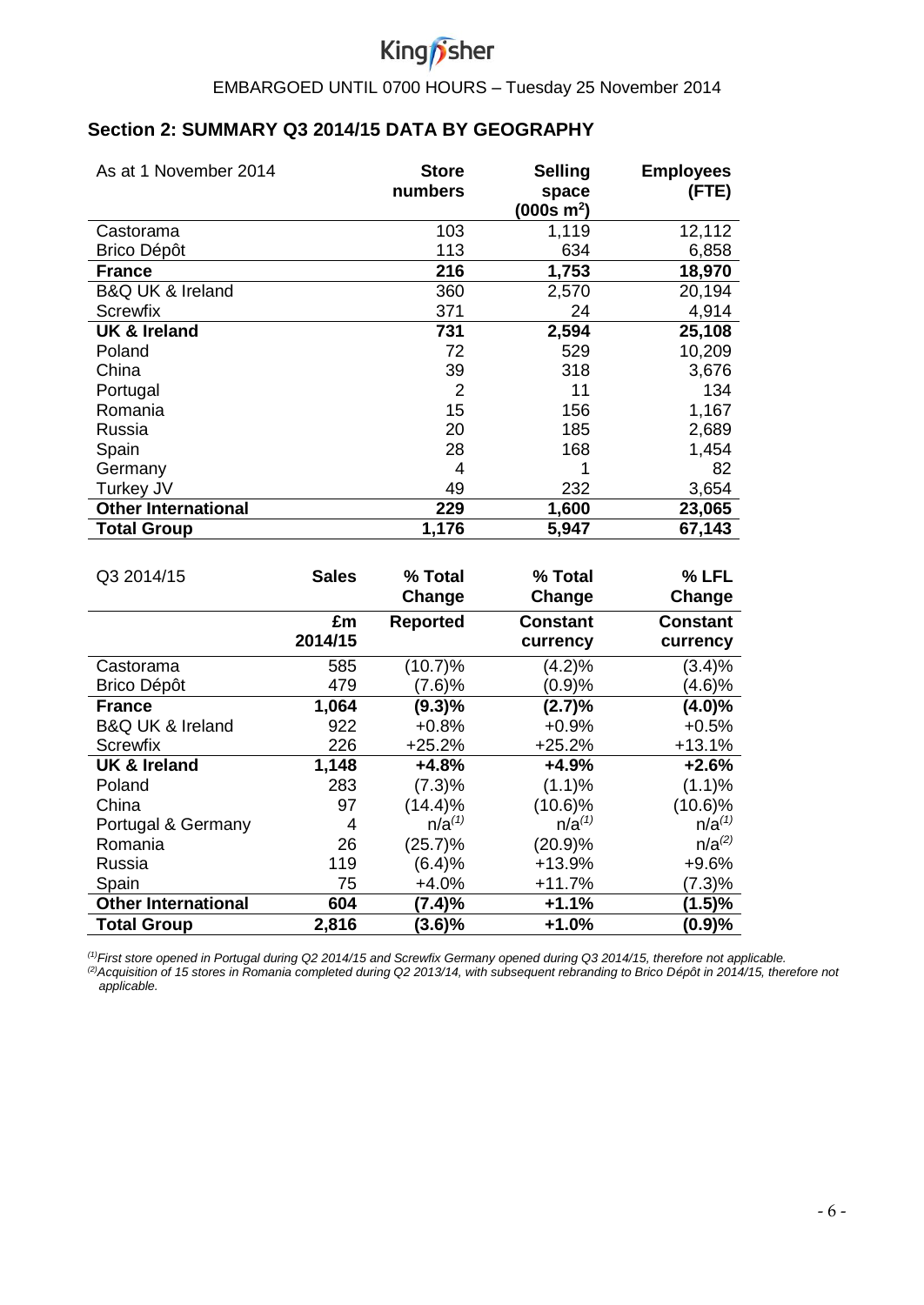# King *f*sher

#### j EMBARGOED UNTIL 0700 HOURS – Tuesday 25 November 2014

| Q3 2014/15                 | <b>Retail</b><br><b>Profit</b> | % Total<br>Change | % Total<br>Change           | <b>Operating</b><br>Margin % | <b>Operating</b><br>Margin % |
|----------------------------|--------------------------------|-------------------|-----------------------------|------------------------------|------------------------------|
|                            | £m<br>2014/15                  | <b>Reported</b>   | <b>Constant</b><br>currency | 2014/15                      | 2013/14                      |
| <b>France</b>              | 120                            | $(14.3)\%$        | (8.4)%                      | 11.2%                        | 12.0%                        |
| <b>UK &amp; Ireland</b>    | 70                             | $+11.1%$          | $+11.2%$                    | 6.1%                         | 5.8%                         |
| Poland                     | 37                             | $(11.2)\%$        | (5.6)%                      | 13.0%                        | 13.7%                        |
| China                      | (4)                            | (1.6)%            | (4.6)%                      | (4.0)%                       | (3.4)%                       |
| Portugal & Germany         | (3)                            | $n/a^{(1)}$       | $n/a^{(1)}$                 | $n/a^{(1)}$                  | $n/a^{(1)}$                  |
| Romania                    | (3)                            | n/a               | n/a                         | $(12.0)\%$                   | 4.5%                         |
| Russia                     | 5                              | (44.9)%           | (32.6)%                     | 3.9%                         | 6.8%                         |
| Spain                      | (1)                            | $(292.8)\%$       | $(315.1)\%$                 | (0.8)%                       | (0.2)%                       |
| Turkey JV                  | 4                              | $+0.4%$           | $+17.2%$                    | $n/a^{(2)}$                  | $n/a^{(2)}$                  |
| <b>Other International</b> | 35                             | $(32.9)\%$        | (26.3)%                     | 5.8%                         | 7.9%                         |
| <b>Total Group</b>         | 225                            | $(11.8)\%$        | (6.9)%                      | 8.0%                         | 8.7%                         |

*(1) First store opened in Portugal during Q2 2014/15 and Screwfix Germany opened during Q3 2014/15, therefore not applicable. (2) Joint Venture (Koçtaş JV) sales are not consolidated therefore not applicable.*

| Year to date average FX rates vs £ Sterling | 2014/15 | 2013/14 |
|---------------------------------------------|---------|---------|
| Euro                                        | 1.24    | 1.17    |
| Polish Zloty                                | 5.17    | 4.92    |
| Chinese Renminbi                            | 10.28   | 9.52    |
| Romanian Leu                                | 5.49    | 5.21    |
| <b>Russian Rouble</b>                       | 60.23   | 49.29   |
| <b>Turkish Lira</b>                         | 3.60    | 2.93    |

### **YEAR TO DATE BY MAJOR GEOGRAPHY – 39 weeks ended 1 November 2014**

|                        | <b>Sales</b>  | % Total<br>Change | % Total<br>Change           | % LFL<br>Change             | <b>Retail</b><br><b>Profit</b> | % Total<br>Change | % Total<br>Change           |
|------------------------|---------------|-------------------|-----------------------------|-----------------------------|--------------------------------|-------------------|-----------------------------|
|                        | 2014/15<br>£m | <b>Reported</b>   | <b>Constant</b><br>currency | <b>Constant</b><br>currency | 2014/15<br>£m                  | <b>Reported</b>   | <b>Constant</b><br>currency |
| France                 | 3,269         | (6.0)%            | (0.7)%                      | (1.9)%                      | 302                            | (8.8)%            | (3.6)%                      |
| UK & Ireland           | 3,567         | $+6.0\%$          | $+6.1%$                     | $+3.8%$                     | 236                            | $+15.7%$          | $+15.7%$                    |
| Other<br>International | 1,748         | (2.5)%            | $+5.9%$                     | $+0.4%$                     | 77                             | $(30.1)\%$        | $(24.7)\%$                  |
| <b>Total Group</b>     | 8,584         | (0.6)%            | $+3.4%$                     | $+0.9%$                     | 615                            | (4.7)%            | (0.7)%                      |

Data tables for Q1, Q2, H1, Q3 and Q3 year to date are available for download in excel format at<http://www.kingfisher.com/index.asp?pageid=59>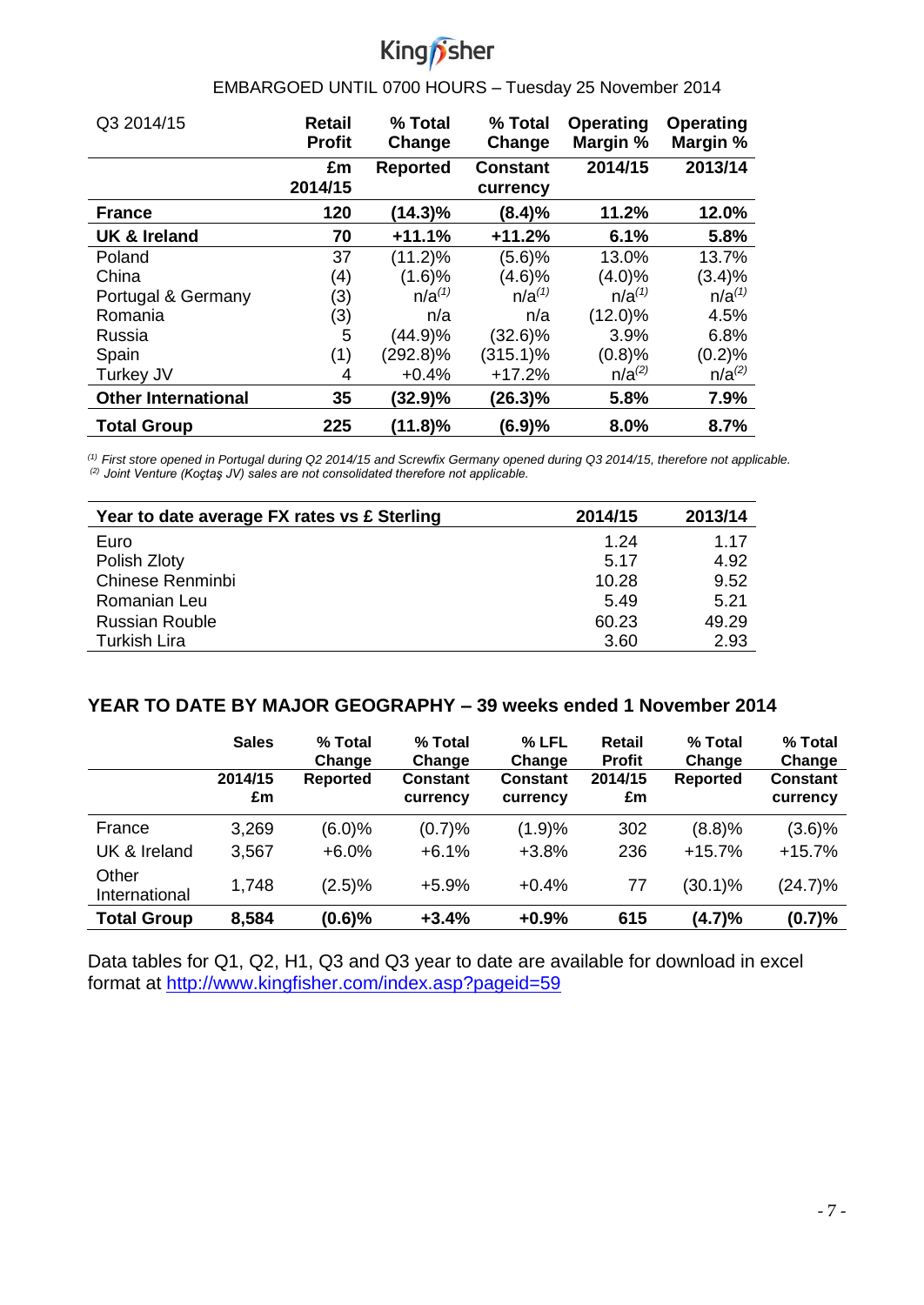

# **Section 3: GLOSSARY (terms are listed in alphabetical order)**

**Banque de France data** includes relocated and extended stores. October 2014 data is provisional.

<http://webstat.banque-france.fr/en/browse.do?node=5384326>

#### **Chinese property market**

New property market transactions sales down 12% for the three months to September 2014 for the 17 cities in which B&Q China operates, according to the China Real Estate Exchange.

**France** consists of Castorama France and Brico Dépôt France.

#### **French house building market**

New housing starts and planning consent data for the three months to September 2014 according to the Ministry of Housing.

[http://www.statistiques.developpement](http://www.statistiques.developpement-durable.gouv.fr/publications/p/2099/756/construction-logements-resultats-fin-septembre-2014-france.html)[durable.gouv.fr/publications/p/2099/756/construction-logements-resultats-fin-septembre-](http://www.statistiques.developpement-durable.gouv.fr/publications/p/2099/756/construction-logements-resultats-fin-septembre-2014-france.html)[2014-france.html](http://www.statistiques.developpement-durable.gouv.fr/publications/p/2099/756/construction-logements-resultats-fin-septembre-2014-france.html)

**LFL** stands for like-for-like sales growth which represents the constant currency, year-onyear sales growth for stores that have been open for more than a year.

**New country development** consists of Portugal, Romania and Germany.

**Other International** consists of China, Poland, Portugal, Romania, Russia, Germany, Spain and Turkey (Koçtaş JV).

**Retail profit** is operating profit stated before central costs, exceptional items, amortisation of acquisition intangibles and the Group's share of interest and tax of JVs and associates. 2013/14 comparatives have been restated to exclude the share of Hornbach operating profit.

**Sales** are Group sales excluding Joint Venture (Koçtaş JV) sales.

**UK & Ireland** consists of B&Q UK & Ireland and Screwfix UK.